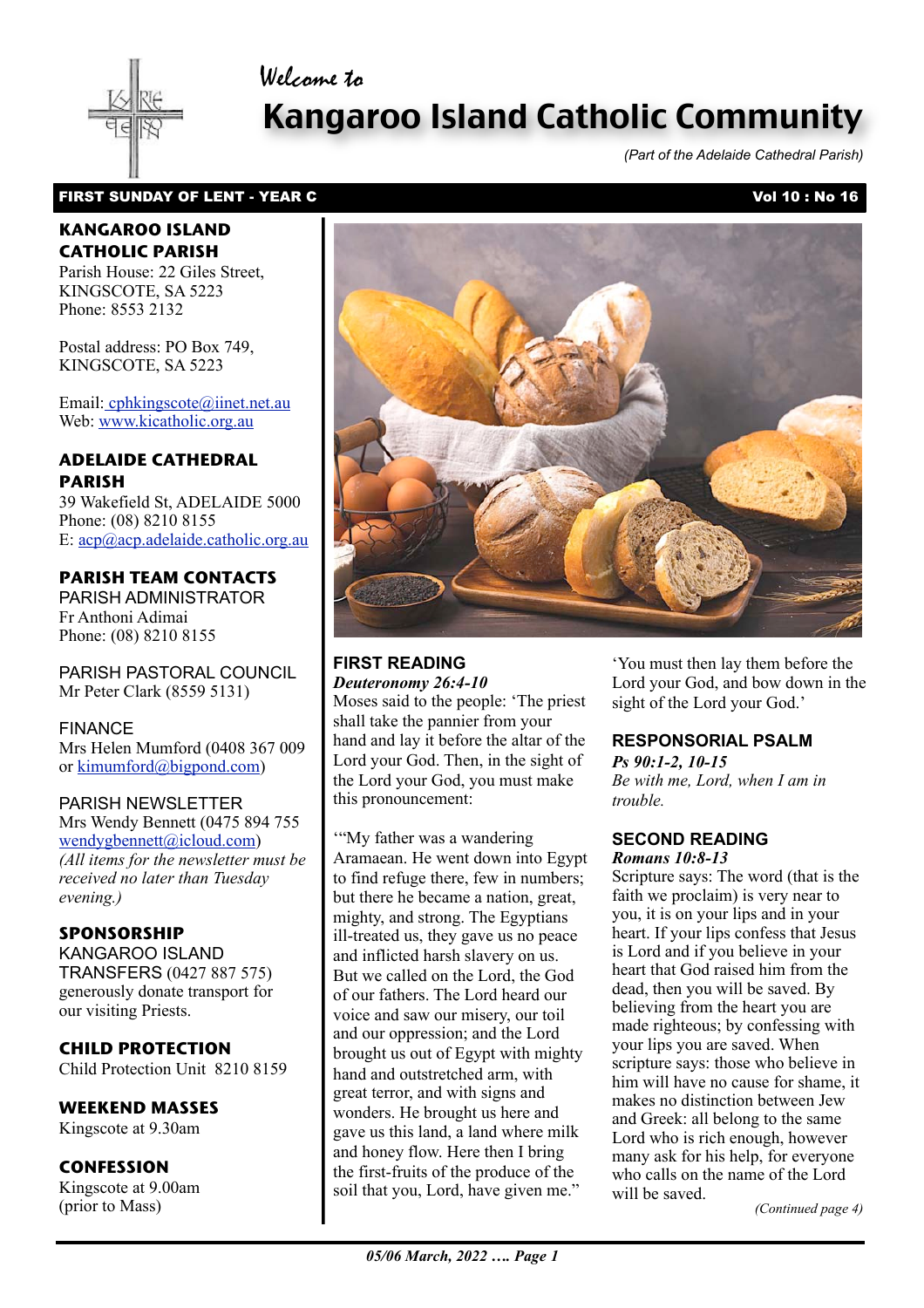

# **Bulletin Board**

**PLEASE KEEP THESE PEOPLE IN YOUR PRAYERS Sick:** Bill Roestenburg, Peter Weatherstone, Maureen Slagter, Melanie Howson

**March anniversaries:** Peter Beinke, Kieren Berden, Ellen Clarke, Peter Clark, Ellen Denholm, Inez Frawley, Kathleen Gannon, Archbishop Gleeson, Alec Grant, Keith Hornby, Gladys Leurn, Jean Lonzar, Patrick Lyden, Kath Northcott, Stephen Northcott, Denis O'Brien, James Palmer, Dilly Reynolds, Richard Semler, Sylvester Shannon, Peter Slagter, Cathy Smythe, Eunice Trethewey, Edie Willson, Glad Nash ... and all the faithful departed.

*Please pray for all the faithful departed and may all our sick parishioners, relatives and friends know the healing love of Christ.*

# </u>

# **PARISH ROSTERS**

|      | Comm    | Reader            | <b>Cleaning</b>     |
|------|---------|-------------------|---------------------|
| 6/3  | M Glynn | L Grant           | C Berden            |
| 13/3 | A Clark | W Bennett A Bevan |                     |
| 20/3 | L Grant | S Semmler A Bevan |                     |
| 27/3 | M Glynn |                   | P Bennett H Mumford |
|      |         |                   |                     |

#### **Covid Marshal**

| $6/3$ H Mumford | 13/3 | A Clark   |
|-----------------|------|-----------|
| 20/3 W Bennett  | 27/3 | P Bennett |

#### **PRIEST ROSTER**

*(Often this roster changes if something unforeseen crops up)*  $6/3$  Fr Anthony Kain<br>13/3 Fr Anthony Kain Fr Anthony Kain 27/3 TBA

#### **PRAYERS FOR HEALING**

Prayers for Healing and Renewal gatherings in the Church - Thursdays at  $9.00$ am

#### **LENTEN STUDIES**

The Inter Church Committee are proposing to have Lenten Studies involving all our Churches. We invite you to register and be involved in a group that suits you. The studies will run from 1<sup>st</sup> March to 14<sup>th</sup> April. The study book "Repairing the Breach", by Anglican Board of Missions, will cost \$10. Forms are available at the back of the Church if you would like attend.

*• My favourite exercise at the gym would probably be judging.*

#### **FROM FR ANTHONI**

On behalf of Kangaroo Island Catholic Parish, I extend a warm welcome to all the families, friends, visitors and holiday makers.



Lent is a favourable time for personal and community renewal, as it leads us to the paschal mystery of the death and resurrection of Jesus Christ. For our Lenten journey in 2022, we will do well to reflect on Saint Paul's exhortation to the Galatians: "Let us not grow tired of doing good, for in due time we shall reap our harvest, if we do not give up. So then, while we have the opportunity (*kairós*), let us do good to all" (*Gal* 6:9-10).

1. Sowing and reaping

In these words, the Apostle evokes the image of sowing and reaping, so dear to Jesus (cf. *Mt* 13). Saint Paul speaks to us of a *kairós*: an opportune time for sowing goodness in view of a future harvest. What is this "opportune time" for us? Lent is certainly such an opportune time, but so is our entire existence, of which Lent is in some way an image. [\[1\]](https://www.vatican.va/content/francesco/en/messages/lent/documents/20211111-messaggio-quaresima2022.html#_ftn1) All too often in our lives, greed, pride and the desire to possess, accumulate and consume have the upper hand, as we see from the story of the foolish man in the Gospel parable, who thought his life was safe and secure because of the abundant grain and goods he had stored in his barns (cf. *Lk* 12:16-21). Lent invites us to conversion, to a change in mindset, so that life's truth and beauty may be found not so much in possessing as in giving, not so much in accumulating as in sowing and sharing goodness.

The first to sow is God himself, who with great generosity "continues to sow abundant seeds of goodness in our human family" (*[Fratelli Tutti](https://www.vatican.va/content/francesco/en/encyclicals/documents/papa-francesco_20201003_enciclica-fratelli-tutti.html)*, 54). During Lent we are called to respond to God's gift by accepting his word, which is "living and active" (*Heb* 4:12). Regular listening to the word of God makes us open and docile to his working (cf. *Jas* 1:21) and bears fruit in our lives. This brings us great joy, yet even more, it summons us to become God's coworkers (cf. *1 Cor* 3:9). By making

good use of the present time (cf. *Eph* 5:16), we too can sow seeds of goodness. This call to sow goodness should not be seen as a burden but a grace, whereby the Creator wishes us to be actively united with his own bountiful goodness.

What about the harvest? Do we not sow seeds in order to reap a harvest? Of course! Saint Paul points to the close relationship between sowing and reaping when he says: "Anyone who sows sparsely will reap sparsely as well, and anyone who sows generously will reap generously as well" (*2 Cor* 9:6). But what kind of harvest are we talking about? A first fruit of the goodness we sow appears in ourselves and our daily lives, even in our little acts of kindness. In God, no act of love, no matter how small, and no "generous effort" will ever be lost (cf. *[Evangelii Gaudium](https://www.vatican.va/content/francesco/en/apost_exhortations/documents/papa-francesco_esortazione-ap_20131124_evangelii-gaudium.html)*, 279). Just as we recognize a tree by its fruits (cf. *Mt* 7:16, 20), so a life full of good deeds radiates light (cf. *Mt* 5:14-16) and carries the fragrance of Christ to the world (cf. *2 Cor* 2:15). Serving God in freedom from sin brings forth fruits of sanctification for the salvation of all (cf. *Rom* 6:22).

(Pope Francis' Lenten Message 2022 …. to be continued) *Fr Anthoni*

#### **PROJECT COMPASSION**



**Anatercia 12**, was struggling to cope with adult responsibilities after her father died. Then she participated in Caritas Australia-supported training and gained access to psychosocial supports.

Now, Anatercia can easily access clean drinking water, community members are able to grow healthy crops all year round, and there is enough nutritious food to eat. Anatercia feels better supported by her community, has more time to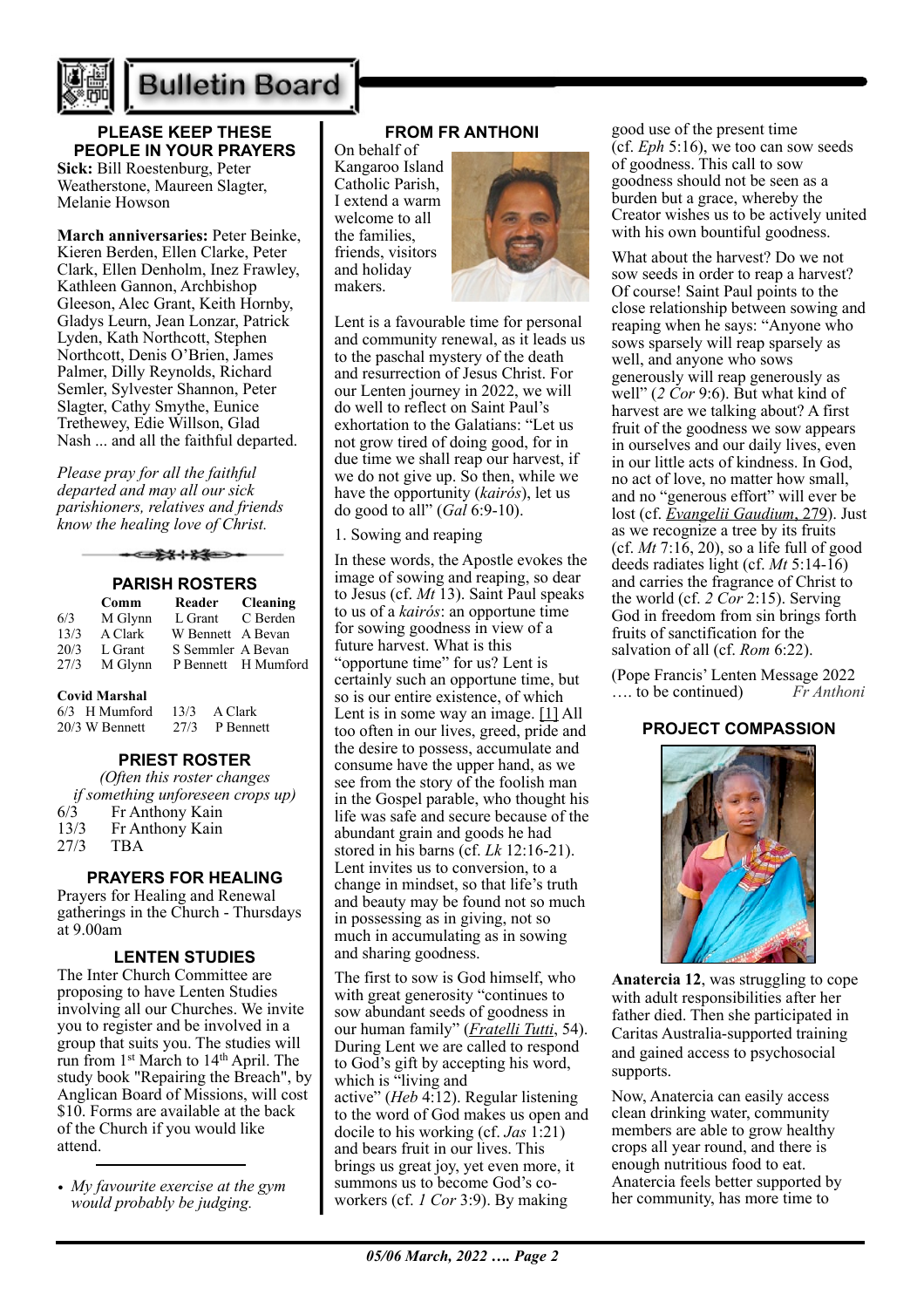study and do her homework, and hopes to fulfil her dream of becoming a nurse.

Please donate to Project Compassion 2022 to help young people succeed in the future and bring stability to vulnerable youth like Anatercia.

Together, we can help vulnerable communities face their challenges today and build a better tomorrow For All Future Generations. You can donate through Project Compassion donation boxes and envelopes available from your Parish, by visiting [lent.caritas.org.au](http://www.caritas.org.au/projectcompassion), or by calling 1800 024 413.

#### **LENT 2022**



*What is Fasting and Abstaining?* Fasting is recommended for Catholics between the ages of 18 and 60 years, unless they have particular health requirements or are sick. Fasting is about being more alert, through limiting sensibly our intake of daily food.

Abstinence from meat is for Catholics between the ages of 14 and 60, unless they have particular health requirements or are sick. We are to abstain from meat only on ASH WEDNESDAY and on GOOD FRIDAY. However, you could choose to do this every Friday of Lent, but this is not required by the Church.

#### **ORDINATION TO THE PRIESTHOOD**

Please join in celebrating the Ordination of Deacon Anthony Beltrame and Olek Stirrat to the Priesthood at St Francis Xavier's Cathedral on Saturday, March 12 at 10.30am. Bookings to attend the Mass are limited but can be made via [https://www.trybooking.com/](https://aus01.safelinks.protection.outlook.com/?url=https://www.trybooking.com/BXUNW&data=04%7C01%7Cjbradshaw@adelaide.catholic.org.au%7C8df617c139024bf83d2208d9fa437901%7Cfe51d108d61d407cbcaaaab5af82a7ac%7C1%7C0%7C637815989965661263%7CUnknown%7CTWFpbGZsb3d8eyJWIjoiMC4wLjAwMDAiLCJQIjoiV2luMzIiLCJBTiI6Ik1haWwiLCJXVCI6Mn0=%7C3000&sdata=/GPGQfjnrPatB+y/NmI9m0Z6LFTQCTPgu0vZnG7s5tc=&reserved=0) [BXUNW.](https://aus01.safelinks.protection.outlook.com/?url=https://www.trybooking.com/BXUNW&data=04%7C01%7Cjbradshaw@adelaide.catholic.org.au%7C8df617c139024bf83d2208d9fa437901%7Cfe51d108d61d407cbcaaaab5af82a7ac%7C1%7C0%7C637815989965661263%7CUnknown%7CTWFpbGZsb3d8eyJWIjoiMC4wLjAwMDAiLCJQIjoiV2luMzIiLCJBTiI6Ik1haWwiLCJXVCI6Mn0=%7C3000&sdata=/GPGQfjnrPatB+y/NmI9m0Z6LFTQCTPgu0vZnG7s5tc=&reserved=0) For those who are not able





# **Ron Rolheiser column**

*Ronald Rolheiser, a Roman Catholic priest and member of the Missionary Oblates of Mary Immaculate. He is a communitybuilder, lecturer and writer. His books are popular throughout the English-speaking world and his weekly column is carried by more than sixty newspapers worldwide*

#### ▅<del>▛</del>▓⊹⋡<del>⋚</del>▅⋺⊷

#### **ON NOT BEING STINGY WITH GOD'S MERCY**

A seminary professor whom I know shares that after forty years of teaching a course designed to prepare seminarians to administer the sacrament of penance, today sometimes the first question that the seminarians ask is: "When can I refuse absolution?" In effect, how scrupulous must I be in dispensing God's mercy?

To their credit, their motivation is mostly sincere, however misguided. They sincerely fear playing fast and loose with God's grace, fearing that they might end up dispensing cheap grace.

Partly that's a valid motive. Fear of playing fast and loose with God's grace, coupled with concerns for truth, orthodoxy, proper public form, and fear of scandal have their own legitimacy. Mercy needs always to be tempered by truth. But sometimes the motives driving our hesitancy are less noble and our anxiety about handing out cheap grace arises more out of timidity, fear, legalism, and our desire, however unconscious, for power.

But even when mercy is withheld for the nobler of those reasons, we're still misguided and out of tune with the God whom Jesus proclaimed. God's

to attend, the Mass will be live streamed. This is a significant event for our Archdiocese and we ask that you keep both Anthony and Olek in your prayers in their journey to ordination. For more information, please contact Archdiocesan Events  $(8210 8220)$ .

#### **"SOUTHERN CROSS"**

The March issue of The Southern Cross, which includes State election coverage and other local news, will be available in parishes this weekend.

#### **CONSULTATION FOR THE 2023 SYNOD OF BISHOPS**

People around the world have been participating in an international conversation about the Catholic Church. You are invited to join the

mercy, as Jesus revealed it, embraces indiscriminately, the bad and the good, the undeserving and the deserving, the uninitiated and the initiated. One of the truly startling insights that Jesus gave us is that the mercy of God, like the light and warmth of the sun, cannot not go out to everyone.

Consequently, it's always free, undeserved, unconditional, universal in embrace, and has a reach beyond all religion, custom, rubric, political correctness, mandatory program, ideology, and even sin itself. We must risk proclaiming the prodigal character of God's mercy. We must not spend God's mercy, as if it were ours to spend; dole out God's forgiveness, as if it were a limited commodity; put conditions on God's love, as if God were a petty tyrant or a political ideology; or cut off cut access to God, as if we were the keeper of the heavenly gates. We aren't. If we tie God's mercy to our own timidity and fear, we limit it to the size of our own minds.

*You can read, or download, Ron Rolheiser's weekly columns from his website at: www.ronrolheiser.com*

discussion, helping shape a major global meeting in 2023. You have one more week to make a submission to your local consultation for the international Synod on Synodality. Calling the People of God to walk together in our mission as Christians. The local consultation period for the international Synod on Synodality has been extended. Submissions can now be received through the online portal until Sunday, March 13. Don't miss out on this chance to take part in a global conversation about the Catholic Church. Find out more at: [www.catholic.org.au/synodalchurch](http://www.catholic.org.au/synodalchurch).

*<sup>•</sup> You know that tingly little feeling you get when you like someone? That's common sense leaving your body.*